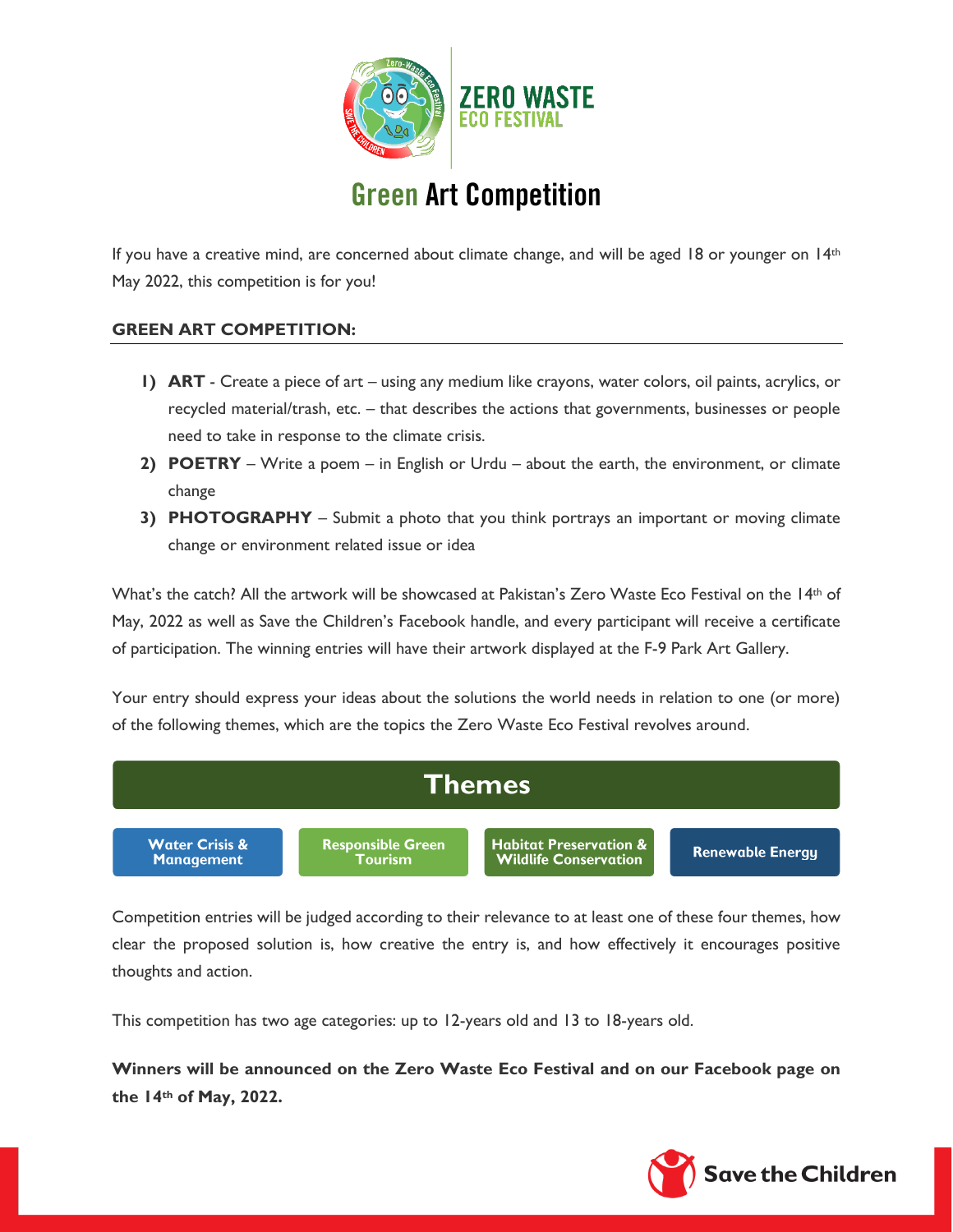

**Winning entries and a selection of other suitable pieces of art will be shown to the public and governments by Save the Children in order to highlight children's views about the climate crisis and influence action by people and governments. This may happen through social media, news media, websites, online exhibitions, and meetings with representatives of governments and international organisations.** 

# **ENTRY CONDITIONS**

- To enter this competition, you must be below 18 years of age on 14th May 2022.
- Entrants agree to accept the rules and decisions of the competition and its organizers.
- By submitting their entry, entrants confirm they have obtained their parent's or guardian's consent to do so including their acceptance of the competition's rules and decisions.
- By entering the competition, entrants and their parents or guardians give permanent permission to Save the Children to display publicly their submitted art, as well as the entrant's full name, age, gender, and country of origin anywhere, including on websites and on social media accounts. No royalties or other payments can be claimed for this.
- The competition entrant must inform any other people appearing in their art (e.g. in videos or photograph) that the piece of art may be seen publicly in their country and internationally, and those people must give their permission to the artist before the entry is submitted.
- Entrants can work with one or two friends to produce a joint competition entry if each person involved is also below 18 years of age on 14th May 2022.
- The entrant is responsible for the cost of producing and submitting their competition entry.
- Competition entrants will retain copyright of their pieces of art.
- Competition entries should be original and not use someone else's copyrighted material. However, it is acceptable to include some words, concepts or images created by others (such as a national or UN flag, company logo, or a famous quotation) if these are artistically necessary for inspiration, for example, to explain a specific point, be humorous etc. **Artist to mention this in the paragraph submitted with the artwork.**
- Entrants agree to indemnify and hold the competition organizers harmless from any third-party claims arising from their submitted art and its subsequent publication, including claims related to copyright infringement and defamation.
- Entrants can use any language in their art
- **Entrants must ensure that they submit the signed consent form attached, when they submit their competition entries.**

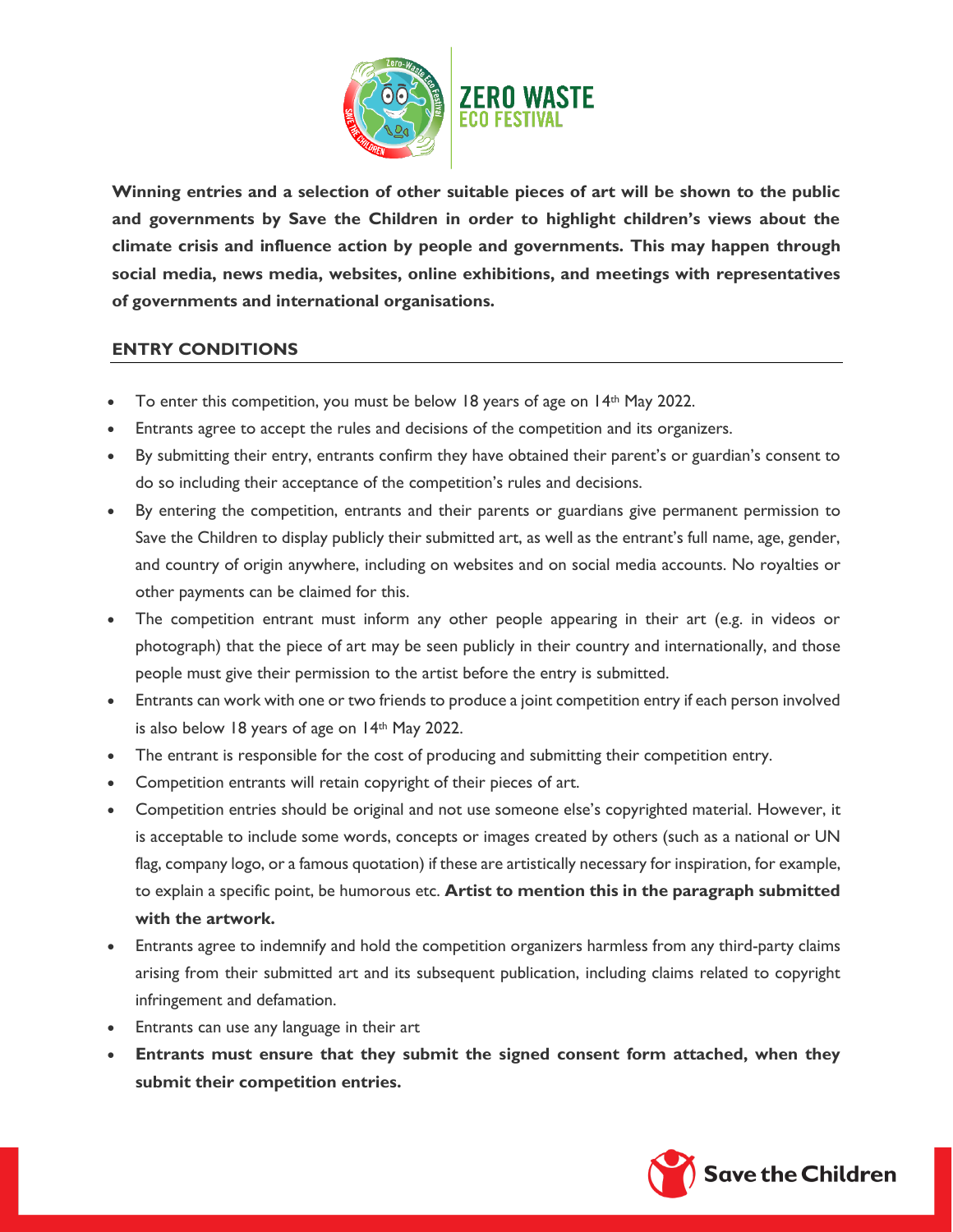

### **SUBMISSION RULES AND REQUIREMENT**

- Your artwork needs to be submitted digitally before the  $14<sup>th</sup>$  of May, 2022 through email at [Pakistan.zerowaste@savethechildren.org](mailto:Pakistan.zerowaste@savethechildren.org) and you will be required to bring your artwork physically to be displayed at the Zero Waste Eco Festival held in Fatimah Jinnah Park (F-9 Park), Islamabad on the 14th of May, 2022 at 4:00pm.
- Competition entries must be submitted together with the artist's personal information and statement as follows:

#### **When submitting your entries, please provide the following details:**

- 1. Full name (If you prefer, you can choose not to give your family name)
- 2. Name of School:
- 3. Age on 14th May 2022
- 4. Contact information (email address and telephone)
- 5. Which one of the three themes your entry talks about most
- 6. The name or title of your work
- 7. A brief explanation (up to 150 words) of your entry, including the main idea or message, why you

chose that idea, and what you hope people will think or feel when they see your work.

# **If this entry was produced by two or three children working together, please provide the following details:**

#### *Second child*

- 1. Full name (If you prefer, you can choose not to give your family name)
- 2. Name of School:
- 3. Age on 14th May 2022
- 4. Contact information (email address and telephone number)

#### *Third child*

- 1. Full name (If you prefer, you can choose not to give your family name)
- 2. Name of School:
- 3. Age on 14th May 2022
- 4. Contact information (email address and telephone number)